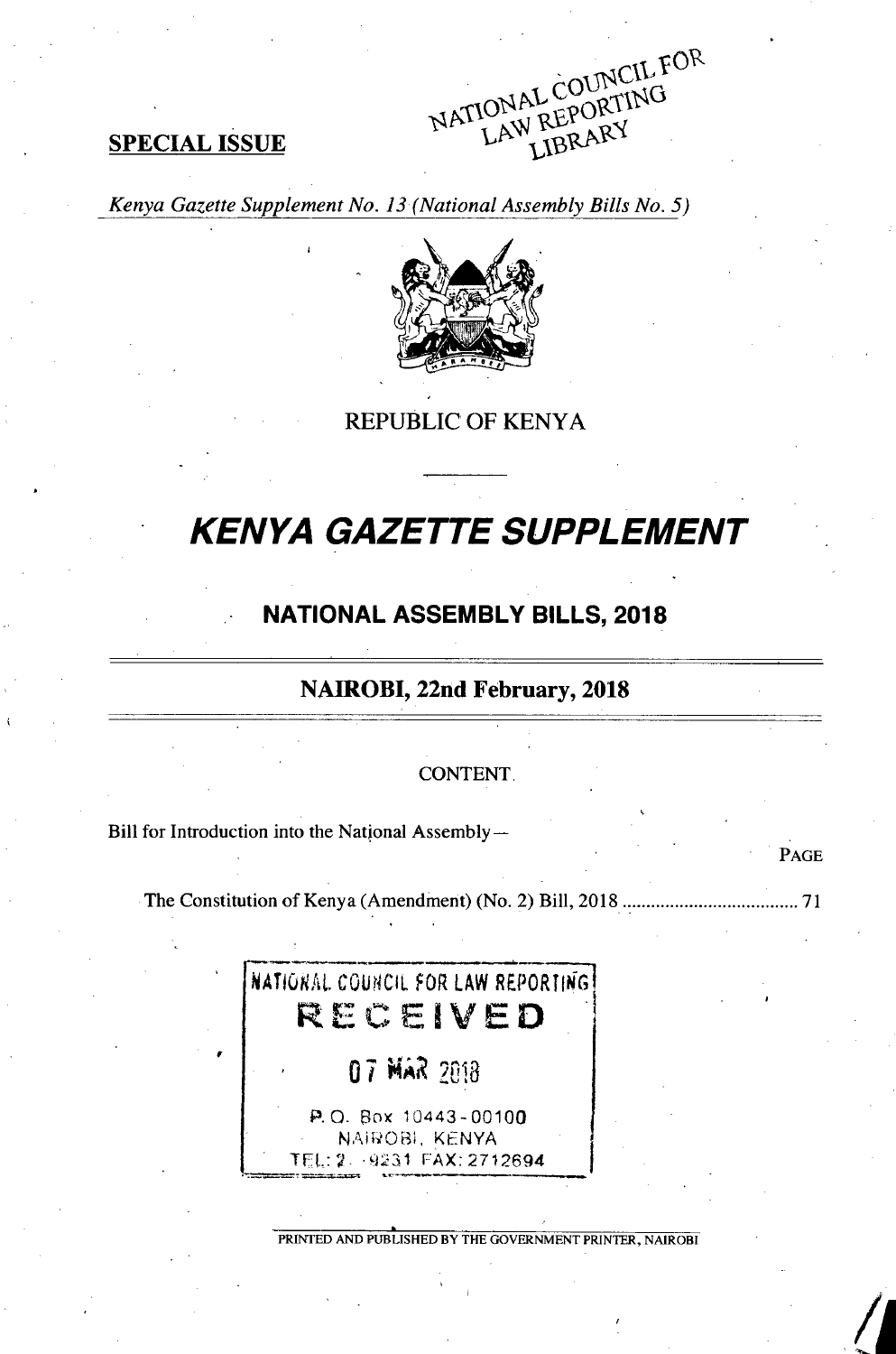## **THE CONSTITUTION OF KENYA (AMENDMENT) BILL, 2018**

#### **A Bill for**

## **AN ACT of Parliament to amend the Constitution of Kenya**

**ENACTED** by the Parliament of Kenya, as follows—

1. This Act may be cited as the Constitution of Kenya Short title. (Amendment) Act, 2018.

2. Article 101 of the Constitution of Kenya is amended Amendment of Article 101 of by deleting the words "second Tuesday in August" the Constitution of Kenya. appearing in clause  $(1)$  and substituting therefor the word "third Monday in December".

3. Article 136 of the Constitution of Kenya is amended Amendment of  $\frac{\text{Amendment of}}{\text{Article 136 of}}$ in clause (2) by deleting the word "second Tuesday in  $\frac{\text{Article 13}}{\text{the Const}}$ August" appearing in paragraph (a) and substituting therefor the words "third Monday in December".

4. Article 177 of the Constitution of Kenya is amended Amendment of Article 177 of in clause  $(1)$  by deleting the words "second Tuesday in August" appearing in paragraph (a) and substituting of Kenya. therefor the words "third Monday in December".

5. Article 180 of the Constitution is amended in clause Amendment of Article 180 of  $(1)$  by deleting the words "second Tuesday in August" and substituting therefor the words "third Monday in of Kenya. December".

the Constitution

the Constitution

the Constitution

the Constitution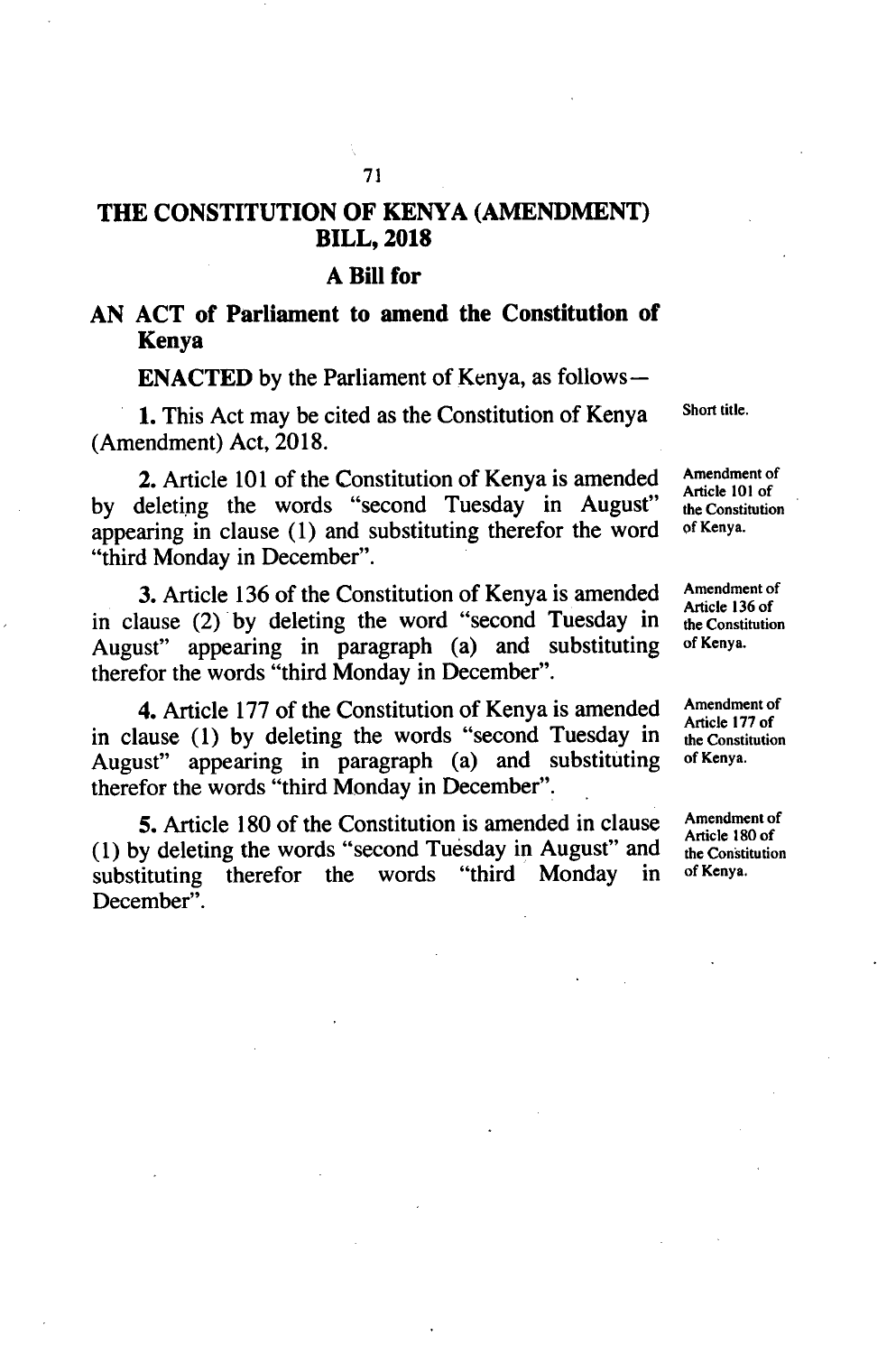## **MEMORANDUM OF OBJECTS AND REASONS**

### **Statement of the Objects and Reasons for the Bill**

The principal objective of the Bill is to amend Articles 101 (1), 136 (2) (a),  $177$  (1) (a) and 180 (l) of the Constitution of Kenya by changing the existing date for the general election for members of Parliament, the President, member of County Assembly and the county governors and deputy county governors from second Tuesday of August in every fifth year to third Monday in December in every fifth year.

The Bill seeks to introduce a new date for conducting a general election that would be more favourable to Kenya's circumstances.

The amendment is to ensure that the date of elections reflects the unique circumstances and tradition of Kenya. The current date for the general elections unduly disrupts the education calendar and most importantly the conduction of national examination in case of either a fresh election or a "run-off" or an invalidation of a Presidential election. Also, the tradition of reading the Budget concurrently in East Africa has been disrupted by the current election date.

The amendment seeks to restore the tourism high season and the aspirations of a section of Kenyans who are not able to get time out of their busy schedules to take part in the general elections at their places of preference. The amendment will also clarify and put to rest all doubts regarding the exact date of the next general elections and the term of the current Parliament.

## **Statement on the delegation of legislative powers and limitation of fundamental rights and freedoms**

The Bill does not delegate legislative powers nor does it limit fundamental rights and freedoms.

#### **Statement as to whether the Bill does concerns county governments**

The Bill affects the functions of the county governments and is therefore a Bill concerning counties for purposes of the Standing Orders.

## **Statement as to whether the Bill is a money Bill within the meaning of Article 114 of the Constitution**

The Bill is a money Bill for the purposes of Article 114 of the Constitution as the enactment of this Bill will occasion additional expenditure of public funds.

Dated the 17th November, 2017.

CHRIS WAMALWA, *Member of Parliament.*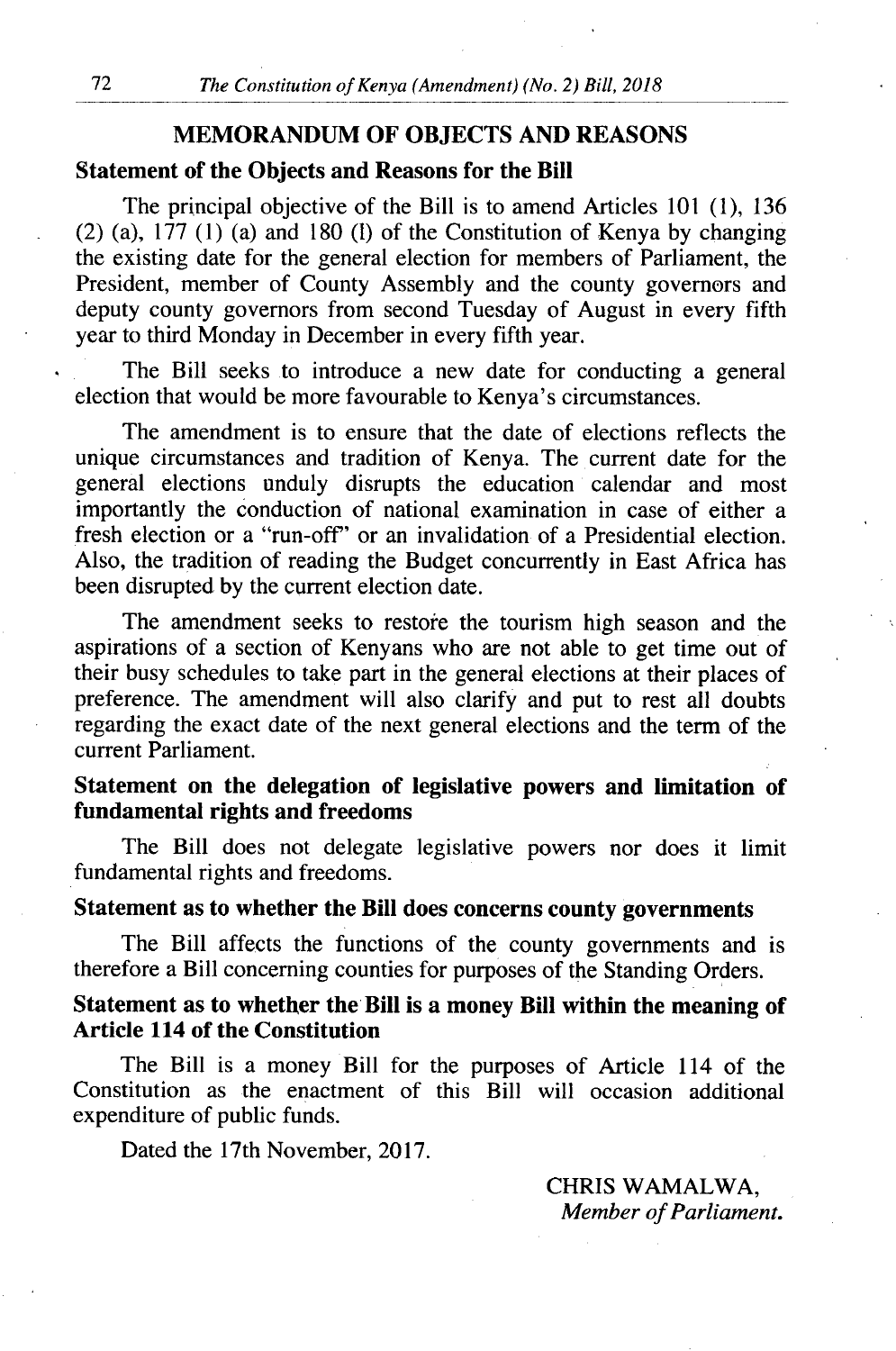*Article 101 of the Constitution of Kenya which it is proposed to amend-*

## **Election of Members of Parliament**

**101.** (1) A general election of members of Parliament shall be held on the second Tuesday in August in every fifth year.

 $(2)$  Whenever a vacancy occurs in the office of a member of the National Assembly under Article 97 (1) (c), or of the Senate under Article 98 (1) (b), (c) or (d), the respective Speaker shall, within twenty-one days of the occurrence of the vacancy, give notice in writing of the vacancy  $to -$ 

- (a) the Independent Electoral and Boundaries Commission; and
- (b) the political party on whose party list the member was elected or nominated.

(3) A vacancy mentioned in clause (2) shall, subject to clause *(5),* be filled in the manner prescribed by an Act of Parliament within twenty-one days of the notification by the respective Speaker.

(4) Whenever a vacancy occurs in the office of a member of the National Assembly elected under Article 97 (1) (a) or (b), or of the Senate elected under Article 98 (1) (a) —

- (a) the respective Speaker shall, within twenty-one days after the occurrence of the vacancy, give notice in writing of the vacancy to the Independent Electoral and Boundaries Commission; and
- a by-election shall be held within ninety days of the occurrence of the vacancy, subject to clause *(5).*

*(5)* A vacancy referred to in clause (4) shall not be filled within the three months immediately before a general election.

*Article 136 of the Constitution of Kenya which it is proposed to amend-*

#### **Election of the President**

136. (1) The President shall be elected by registered voters in a national election conducted in accordance with this Constitution and any Act of Parliament regulating presidential elections.

(2) An election of the President shall be held-

N

- (a) on the same day as a general election of Members of Parliament, being the second Tuesday in August, in every fifth year; or
- (b) in the circumstances contemplated in Article 146.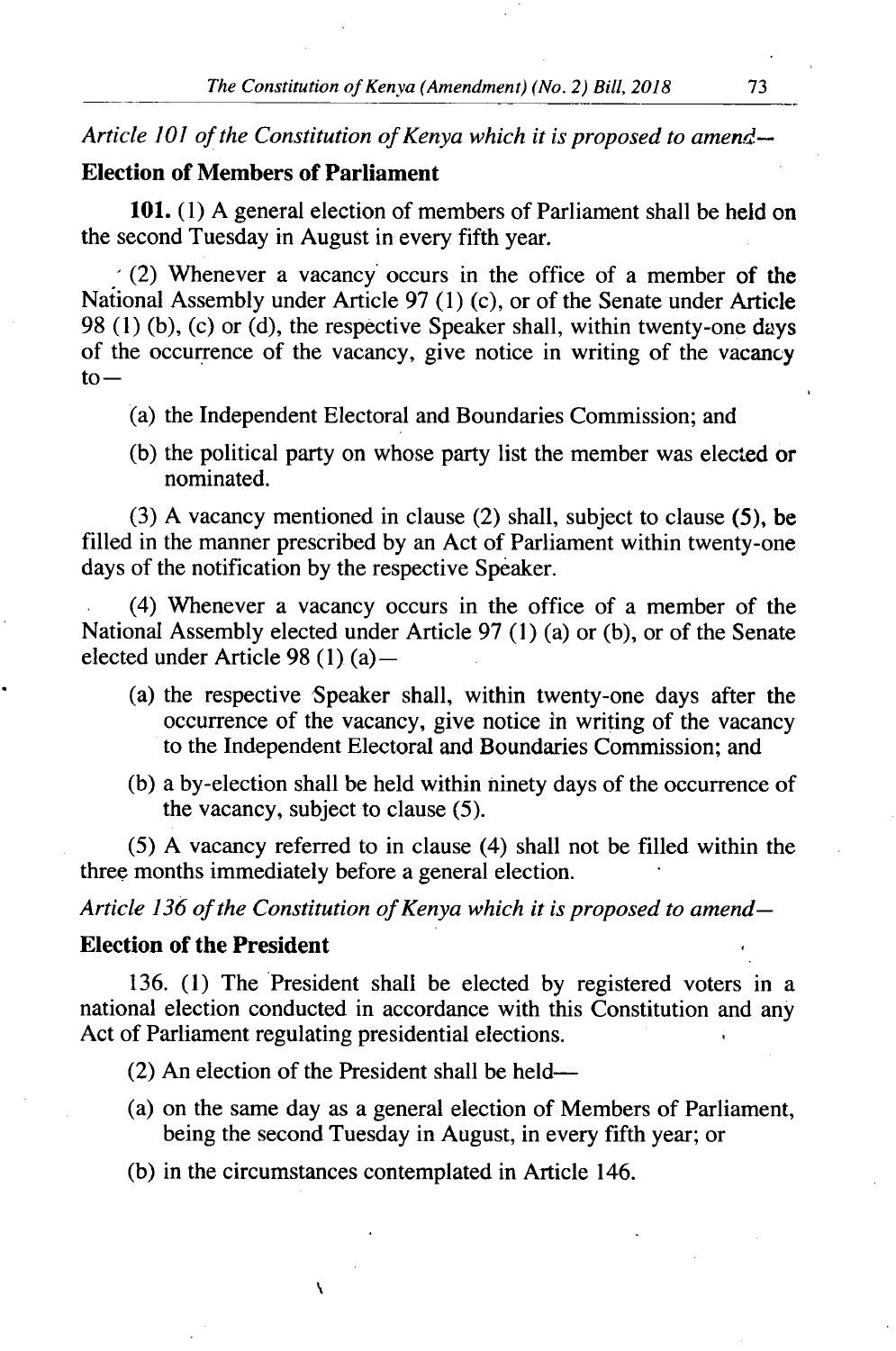Article 177 of *the constitution which it is proposed to amend-*

#### **Membership of county assembly**

**177.** (1) **A** county assembly consists of-

- **members elected by the registered voters of the wards, each ward**  constituting a single member constituency, on the same day as a general election of Members of Parliament, being the second Tuesday in August, in every fifth year;
- (b) the number of special seat members necessary to ensure that no more than two-thirds of the membership of the assembly are of the same gender;
- (c) the number of members of marginalised groups, including persons with disabilities and the youth, prescribed by an Act of Parliament; and
- (d) the Speaker, who is an *ex officio* member.

(2) The members contemplated in clause (1) (b) and (c) shall, in each case, be nominated by political parties in proportion to the seats received in that election in that county by each political party under paragraph (a) in accordance with Article 90.

The filling of special seats under clause (1) (b) shall be determined after declaration of elected members from each ward.

A county assembly is elected for a term of five years.

*Article 180 of the Constitution which it is proposed to amend-*

#### **Election of county governor and deputy county governor**

180. (1) The county governor shall be directly elected by the voters registered in the county, on the same day as a general election of Members of Parliament, being the second Tuesday in August, in every fifth year.

(2) To be eligible for election as county governor, a person must be eligible for election as a member of the county assembly.

If only one candidate for county governor is nominated, that candidate shall be declared elected.

If two or more candidates are nominated, an election shall be held in the county and the candidate who receives the greatest number of votes shall be declared elected.

Each candidate for election as county governor shall nominate a person who is qualified for nomination for election as county governor as a candidate for deputy governor.